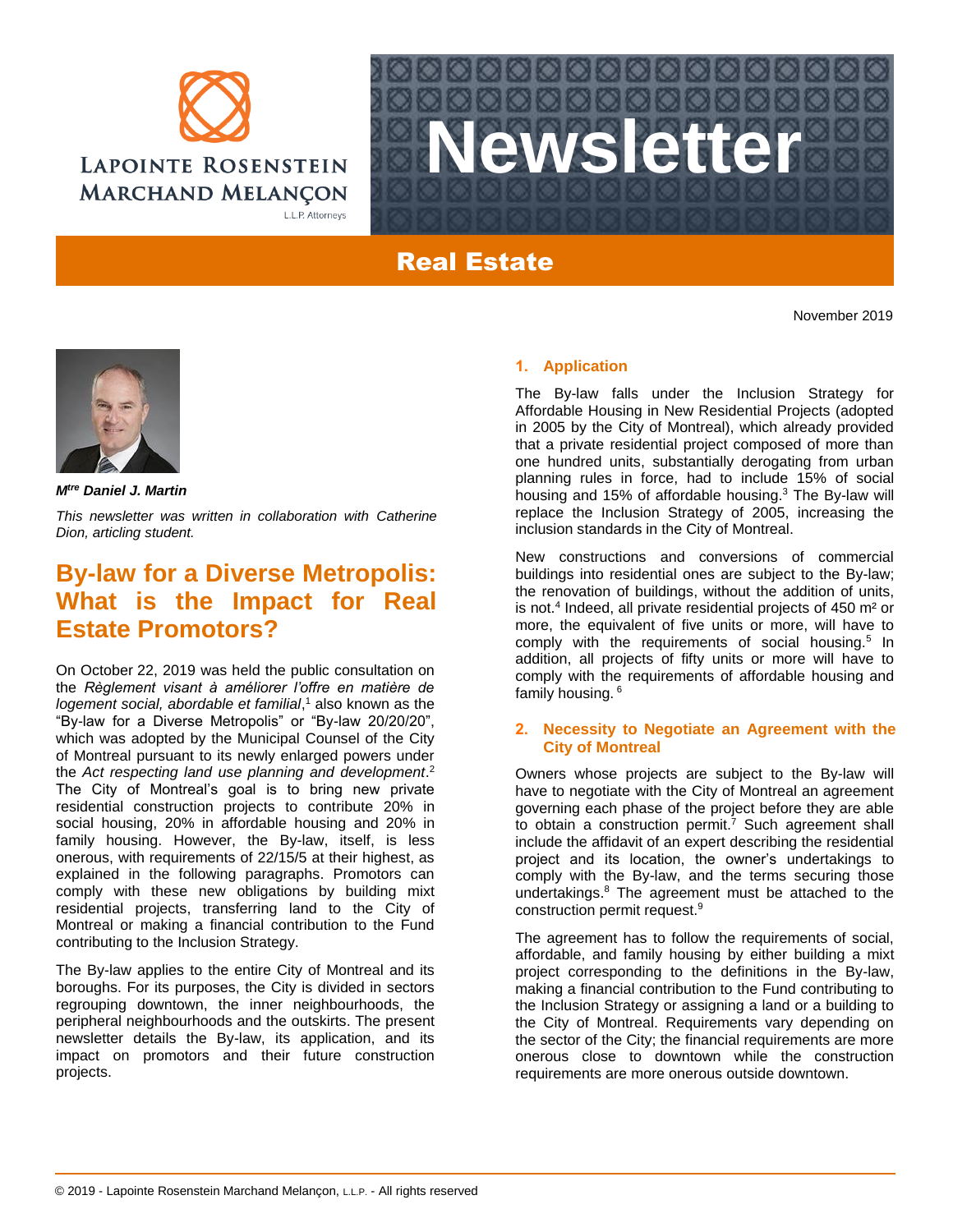### **3. Requirements for Social Housing for Projects of 450 m<sup>2</sup> or More (Five Units or More)**

The By-law defines social housing as housing admissible to a municipal subsidy program. A residential project can comply with the requirements for social housing by assigning vacant land or land upon which social housing is built to the City of Montreal, making a financial contribution or a combination of both.<sup>10</sup>

When a residential project and the building or land assigned are located downtown, the assigned property's surface must be 20% of that of the residential project.<sup>11</sup> As compensation, the owner will receive \$552 per  $m<sup>2</sup>$  of residential surface assigned.<sup>12</sup>

When a residential project is located outside downtown and the social housing building or land assigned is less than two kilometers away from the residential project, the surface of the assigned property must be 20% of that of the residential project. If the assigned property is rather located more than two kilometers away from the private project, its surface must be 22% of that of the residential project.<sup>13</sup> As compensation, the owner will receive between \$213 and \$463 per  $m^2$  of residential surface assigned, depending on how far it is from downtown.<sup>14</sup>

Instead of assigning a building or land, an owner can make a financial contribution to the Fund contributing to the Inclusion Strategy, which varies between \$23 and \$118 per  $m<sup>2</sup>$  according to the surface, as determined by the By-law, and depending on the sector of the City.<sup>15</sup>

### **4. Requirements for Affordable Housing for Projects of More than Fifty Units**

Affordable housing must be sold or leased at the rates provided in the By-law in order to qualify as such under the By-law. A residential project can comply with the affordable housing requirements in three ways: (i) by building social housing priced in accordance with the By-law, (ii) by building social housing benefiting from a governmental or municipal program reducing the down payment to less than 5% of the sale price, or (iii) by making a financial contribution.

Downtown, a residential project will have to include either 15% of affordable housing, 10% of affordable housing benefiting from a program reducing the down payment or a financial contribution of \$25,000 per affordable housing unit required.<sup>16</sup>

On the periphery of downtown and on the outskirts of the City, a residential project will have to provide for the construction of either 20% of social housing, 15% of social housing benefiting from a program reducing the down payment or a financial contribution varying from \$7,500 to \$25,000 per affordable housing unit required depending on the sector.<sup>17</sup>

## **5. Requirements for Affordable Family Housing for Projects of More than Fifty Units**

In order to be compliant with the By-law, affordable family housing must have three bedrooms or more and have a minimal surface area of  $86 \text{ m}^2$  downtown and  $96 \text{ m}^2$  on the periphery of downtown and on the outskirts of the City. Prices are determined in the By-law.

A residential project located downtown must provide for either 5% of affordable family housing, 5% of affordable family housing under a program reducing the down payment to less than 5% of the sale price or a financial contribution of \$45,000 per affordable family housing unit required.<sup>18</sup>

A residential project located on the periphery of downtown or on the outskirts of the City shall answer to the same criteria regarding affordable family housing as that pertaining to projects located downtown, or contribute \$13,500 to \$45,000 per affordable family housing unit required depending on the sector.<sup>19</sup>

It is worth mentioning that, in order to maximize the space dedicated to affordable housing, the proportion of affordable family housing is included in the proportion of affordable housing as described in Section 4 of this newsletter. Nevertheless, the proportion of social housing described in the above Section 3 must be considered on its own.

### **6. Indexation**

Amounts fixed by the By-law for compensations, financial contributions, and sale and rental prices shall be indexed to a maximum of 2% per year following the entry into force of the By-law.<sup>20</sup> Affordable housing units that are leased will have their rents increased by no more than 2% per year for the five years after the date on which the building will be ready for use and they will not be subject to determination by the court.<sup>21</sup>

## **7. Impacts on the Market**

Different real estate actors do not agree on the consequences that the By-law may have on the Montreal market. Professor Mario Polèse writes that there may be a risk that the global housing offer will diminish and that the prices will increase. $22$  A study by the City of Montreal predicts that the increase in prices will be limited to 0% to 4%<sup>23</sup> while a study by The Altus Group, requested by the Urban Development Institute (UDI) and the *Association des professionnels de la construction et de l'habitation du Québec* (APHQ), predicts an increase as high as 16% downtown.<sup>24</sup> Furthermore, some promotors may be concerned about obtaining fair compensation when assigning land or a building to the City.

The fact remains that the By-law has the benefit of stating predictable inclusion norms for residential projects by being uniformly applicable to all the boroughs of the City.